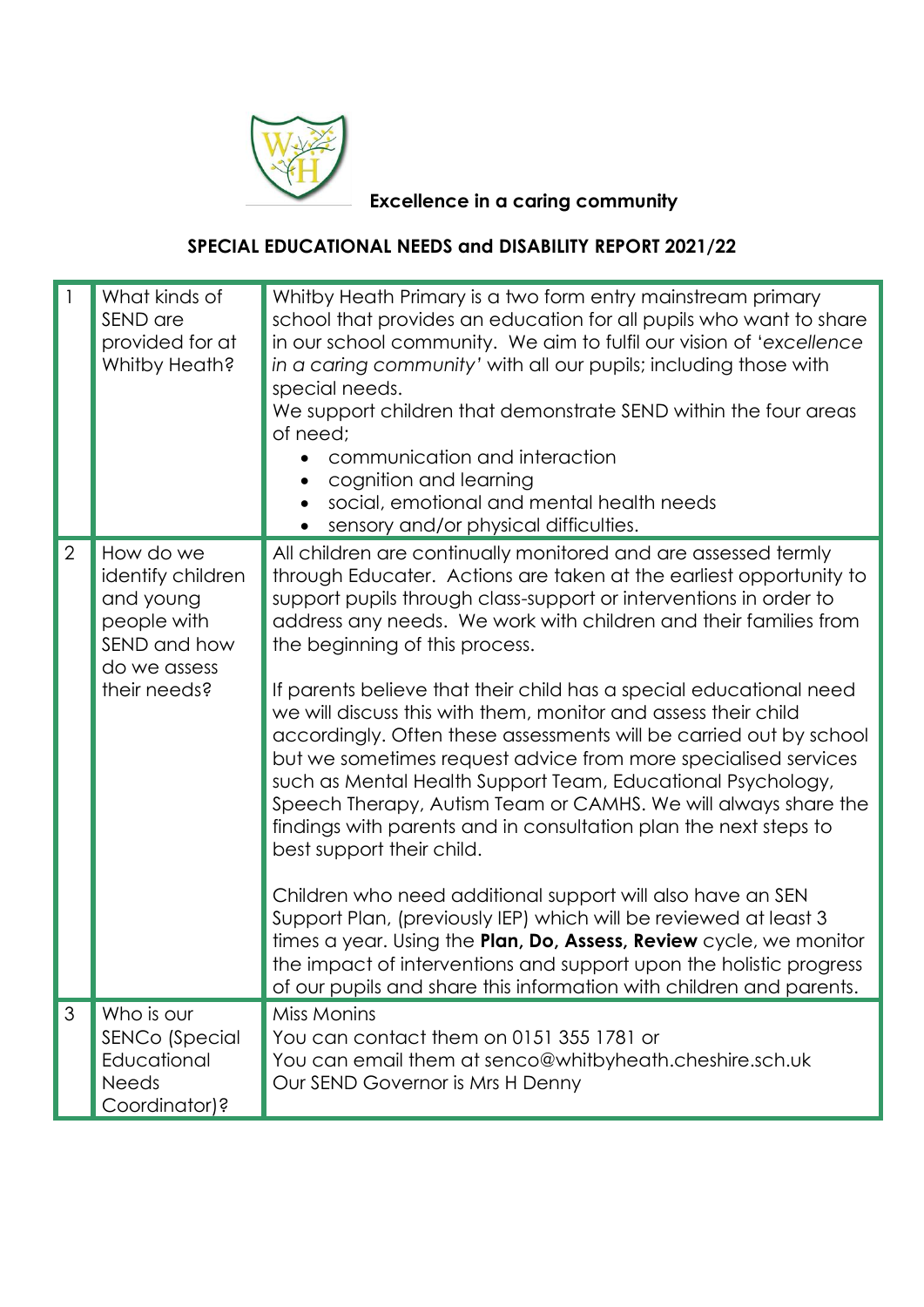| $\overline{4}$ | How do we<br>involve parents<br>of children with<br><b>SEND?</b>                         | At Whitby Heath we have continuous conversations with parents<br>about their children. We are always here to talk to and are happy<br>to arrange informal meetings to discuss any concerns. We also<br>ensure that parents are able contribute to their child's learning<br>through the Support plan and review process at parents evening.<br>When we assess special educational needs, we discuss with<br>parents if their child's understanding and behaviour are the same<br>at school and home; we take this into account and work with our<br>parents so that we are helping their child in the same way and<br>helping them make progress.<br>Where appropriate, in line with our graduated response, we will<br>write and review targets with pupils and parents/carers, a copy<br>will always be available to all.<br>Annual reviews for children with Education, Health and Care Plans |
|----------------|------------------------------------------------------------------------------------------|--------------------------------------------------------------------------------------------------------------------------------------------------------------------------------------------------------------------------------------------------------------------------------------------------------------------------------------------------------------------------------------------------------------------------------------------------------------------------------------------------------------------------------------------------------------------------------------------------------------------------------------------------------------------------------------------------------------------------------------------------------------------------------------------------------------------------------------------------------------------------------------------------|
|                |                                                                                          | and/or additional funding ensure parents' views are valued. This<br>will allow the pupil, family, school staff and other appropriate<br>outside agencies to be able to share information, celebrate<br>success and plan next steps. Currently we have 6 children with an<br>EHC Plan and 4 with Top Up Funding.                                                                                                                                                                                                                                                                                                                                                                                                                                                                                                                                                                                  |
|                |                                                                                          | Parents' evenings in Autumn and Spring terms and reports in<br>Summer term also maintain close links with parents. Due to risk<br>assessments revolving Covid 19, school will continually review<br>procedures for having parents onsite for such discussions.                                                                                                                                                                                                                                                                                                                                                                                                                                                                                                                                                                                                                                   |
|                |                                                                                          | We keep in regular contact with parents that we don't see as<br>often via Seesaw, telephone or email where appropriate.                                                                                                                                                                                                                                                                                                                                                                                                                                                                                                                                                                                                                                                                                                                                                                          |
| 5              | How do we<br>involve children<br>with SEND in<br>shaping their<br>education &<br>future? | All children at School SEN Support and those with Top Up Funding<br>or EHCPs are able to express their views about their learning and<br>have the opportunity to discuss their dreams and aspirations.                                                                                                                                                                                                                                                                                                                                                                                                                                                                                                                                                                                                                                                                                           |
|                |                                                                                          | Children are regularly spoken to during pupil voice and they<br>included in the target setting process.                                                                                                                                                                                                                                                                                                                                                                                                                                                                                                                                                                                                                                                                                                                                                                                          |
| 6              | What are our<br>arrangements<br>for assessing and<br>reviewing<br>children and           | Teachers assess the children's progress half termly, this data is<br>discussed with the Senior Leadership Team so that strategies can<br>be put in place to intervene early and support children.<br>Following on from identification (section 2) we plan support for                                                                                                                                                                                                                                                                                                                                                                                                                                                                                                                                                                                                                            |
|                | young people's<br>progress towards<br>outcomes?                                          | pupils using the views of the parents and children, and in some<br>instances upon advice from external agencies. Support is<br>monitored and evaluated on a regular basis.                                                                                                                                                                                                                                                                                                                                                                                                                                                                                                                                                                                                                                                                                                                       |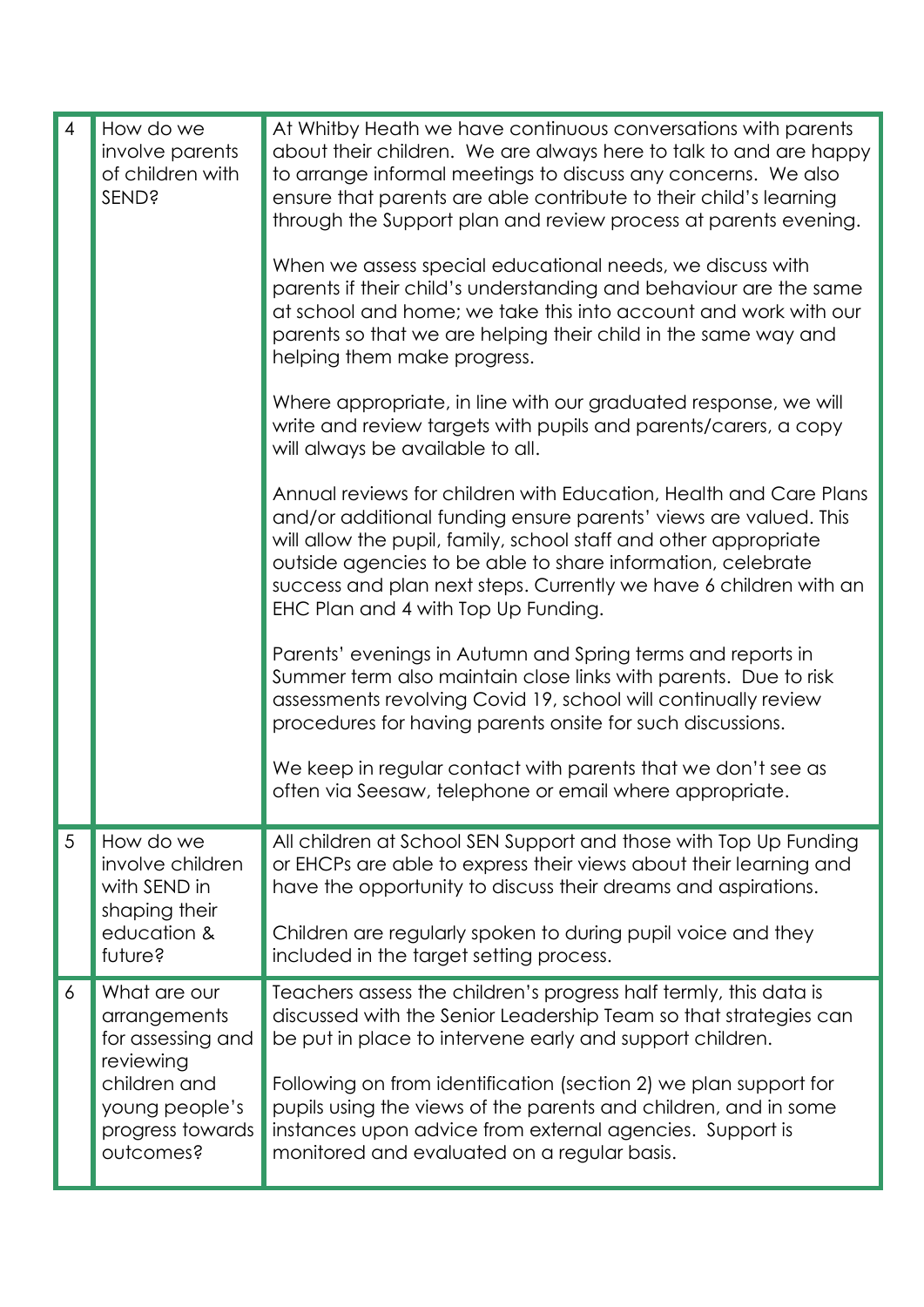|                |                                                                                     | Support Plans with targets are written and reviewed at a minimum<br>of 3 times per year and at all stages of this plan, do, assess and<br>review process parents and children are consulted.<br>Some children have Home/School books to facilitate<br>communication if this is appropriate to their needs.                                                                                                                                                                                                                   |
|----------------|-------------------------------------------------------------------------------------|------------------------------------------------------------------------------------------------------------------------------------------------------------------------------------------------------------------------------------------------------------------------------------------------------------------------------------------------------------------------------------------------------------------------------------------------------------------------------------------------------------------------------|
| $\overline{7}$ | How do we<br>support children<br>in moving to our<br>school and from<br>our school? | We work closely with the pre-school settings, to ensure that<br>transition into Whitby Heath Primary school is successful for our<br>September starters. Since September 2014 we have had our own<br>pre-school on site, which has ensured a smooth transition into<br>Reception class. Action for inclusion meetings are held with all<br>relevant professionals and the pre-school setting to share<br>information and agree systems to ensure children are happy and<br>therefore able to learn and thrive at our school. |
|                |                                                                                     | For in-year admissions, when a child has an identified special<br>educational need before they join our school we work very closely<br>with the people who already know them including parents,<br>previous settings and specialists and use the information already<br>available to identify what possible barriers to learning may be<br>within our school setting and to help us plan appropriate support<br>strategies.                                                                                                  |
|                |                                                                                     | School begins to look at high school choices in year 5 in order to<br>establish if any specific provision is needed. This ensures that our<br>children and families are prepared early for the transition for high<br>school and, if needed, additional transition arrangements can be<br>organised. We can accompany parents to view schools in order<br>to support them in the decision making process where<br>appropriate.                                                                                               |
|                |                                                                                     | To support children in year 5 and 6 with transition to high school<br>we have previously participated in Transition Through the Lens and<br>Twista.                                                                                                                                                                                                                                                                                                                                                                          |
|                |                                                                                     | Whitby Heath works closely with the high schools to ensure that<br>they have all the information that they need in order for our pupil's<br>to continue to thrive in their care. Again, we engage with<br>inclusion meetings to ensure that high school are well prepared to<br>meet the needs of each child.                                                                                                                                                                                                                |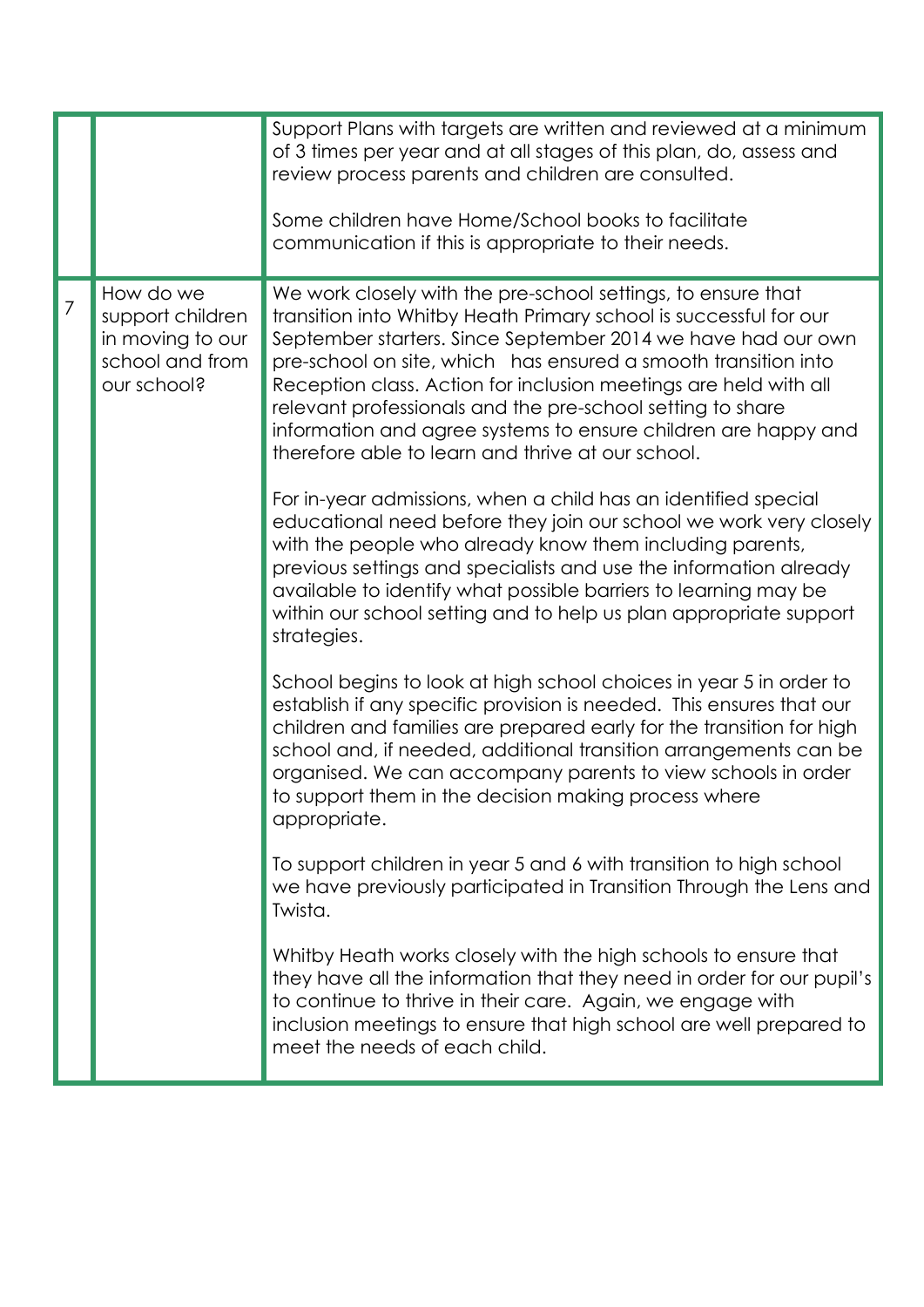| 8  | How do we help<br>to prepare<br>children for<br>adulthood?                                                            | We work with children and their families to ensure that they have<br>the skills needed for their futures in secondary education and<br>beyond. We want all our children to become responsible citizens<br>and to contribute positively to society. We work towards these<br>goals by taking a holistic view of our children's needs and prepare<br>opportunities to enable them to fulfil their potential.<br>We have high expectations and aim to help all children develop<br>their confidence. Our whole school community treats one<br>another with respect and tolerance.                                                                                                                                                                                                                                                                                                                                                                                                                                                                                                                                                                                                             |
|----|-----------------------------------------------------------------------------------------------------------------------|--------------------------------------------------------------------------------------------------------------------------------------------------------------------------------------------------------------------------------------------------------------------------------------------------------------------------------------------------------------------------------------------------------------------------------------------------------------------------------------------------------------------------------------------------------------------------------------------------------------------------------------------------------------------------------------------------------------------------------------------------------------------------------------------------------------------------------------------------------------------------------------------------------------------------------------------------------------------------------------------------------------------------------------------------------------------------------------------------------------------------------------------------------------------------------------------|
| 9  | What is our<br>approach to<br>teaching<br>children and<br>young people<br>with SEND?                                  | At Whitby Heath, we believe strongly in excellence in a caring<br>community and ensure this for our SEND pupils by tailoring the<br>curriculum to support their needs. All children are part of a class<br>and have access to quality first teaching alongside their peers.<br>Our curriculum aims to bring learning to life and wherever possible<br>enables the child to be a part of their learning.<br>We are inclusive and ensure that children access a full and<br>balanced curriculum. Wherever possible children are taught<br>alongside their peers in clear differentiated groups so that every<br>child has a level of challenge appropriate for them and also<br>experiences success. Additional adult support and a range of<br>resources are used to support children's learning in class and<br>through intervention programmes. We have introduced Target<br>Time which allows children to work on focused activities set at their<br>level of understanding.<br>Through advice from external agencies such as the Educational<br>Psychologist, Autism Team and Speech Therapy we implement<br>specific programmes to support individual children for targeted<br>support |
| 10 | How do we<br>adapt the<br>curriculum and<br>learning<br>environment for<br>children and<br>young people<br>with SEND? | We are highly reflective and adapt to the needs of our individual<br>children. Children's needs are assessed and addressed regularly<br>and the curriculum is tailored to suit the needs of the individual.<br>Communication between home and school is actively<br>encouraged to ensure that learning is meaningful, enjoyable and<br>can take place in and out of school. We aim to be mutually<br>supportive.<br>The classrooms are adapted to meet the needs of pupils, for<br>example, we have work stations in classrooms for some pupils and<br>we have areas outside of the classroom that children use for<br>specific interventions or learning times.<br>We have areas within school to which children can withdraw if<br>necessary, including library, intervention spaces, Rainbow room                                                                                                                                                                                                                                                                                                                                                                                       |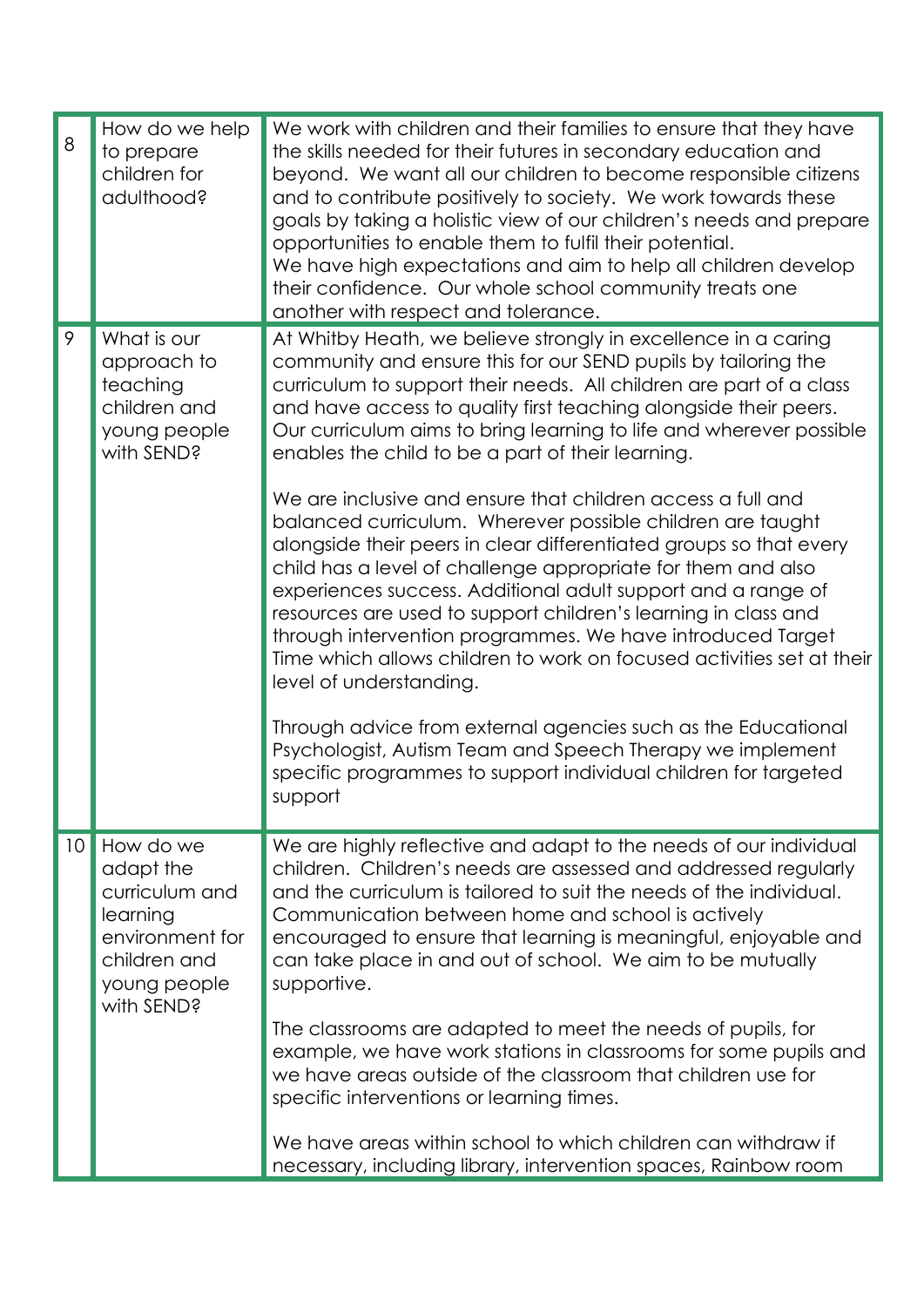|    |                                                                                                                                                                                                                           | and the Orchard Room. Our Learning Mentor works closely with<br>individual and small groups of vulnerable children.<br>We liaise closely with professionals and outside agencies to adapt                                                                                                                                                                                                                                                                                                                                                                                                                                                                                                                                                                                                                                                                                                                                                                                                                                                                                                                                                                                                                                                                                                                                                                                                                                                                                                                                                                                                                                                                                                                                                                                                                                                                                   |
|----|---------------------------------------------------------------------------------------------------------------------------------------------------------------------------------------------------------------------------|-----------------------------------------------------------------------------------------------------------------------------------------------------------------------------------------------------------------------------------------------------------------------------------------------------------------------------------------------------------------------------------------------------------------------------------------------------------------------------------------------------------------------------------------------------------------------------------------------------------------------------------------------------------------------------------------------------------------------------------------------------------------------------------------------------------------------------------------------------------------------------------------------------------------------------------------------------------------------------------------------------------------------------------------------------------------------------------------------------------------------------------------------------------------------------------------------------------------------------------------------------------------------------------------------------------------------------------------------------------------------------------------------------------------------------------------------------------------------------------------------------------------------------------------------------------------------------------------------------------------------------------------------------------------------------------------------------------------------------------------------------------------------------------------------------------------------------------------------------------------------------|
|    |                                                                                                                                                                                                                           | our environment and curriculum to support pupils.                                                                                                                                                                                                                                                                                                                                                                                                                                                                                                                                                                                                                                                                                                                                                                                                                                                                                                                                                                                                                                                                                                                                                                                                                                                                                                                                                                                                                                                                                                                                                                                                                                                                                                                                                                                                                           |
| 11 | What are our<br>areas of<br>expertise in<br>supporting<br>children with<br>SEND and how<br>do we secure<br>the expertise of<br>others?<br>What training<br>have we had<br>and what future<br>training plans<br>are there? | All staff are trained to deliver quality first teaching to all pupils<br>including those with SEND. Staff differentiate and provide<br>scaffolding opportunities to suit the learning needs of all pupils<br>whilst remaining inclusive to all. Through our response to Covid we<br>have additional qualified teachers deployed across the school to<br>provide opportunities for smaller teaching groups.<br>Teaching assistants are well trained to support all groups of pupils<br>and in particular those with additional learning needs. Miss<br>Monins holds half termly meetings with TAs. These meetings are an<br>opportunity for TAs to share good practice, track progress,<br>highlight successes and to discuss/debate current issues.<br>Teaching staff have regular SEN update training through staff<br>meetings led by Miss Monins. More recently staff have completed<br>their own CPD on areas of SEN including Autism, Mental Health<br>and Well-being, Speech and Language and Dyslexia.<br>Staff within school have received qualification and external<br>training in the following areas<br>Wellcomm - Speech and Language Programme<br>White Rose and Power Maths - Maths teaching tools<br>Read, Write, Inc - phonics based programme<br>Safeguarding Children - Basic Awareness<br><b>ELSA</b><br>Understanding Children and Young People's Mental Health<br>Speech and Language Strategies (ELKLAN)<br>Understanding Specific Learning Difficulties.<br>Lego Therapy<br>Positive Handling<br><b>Autism Awareness</b><br>Miss Monins (SENCO) has undertaken the National SENCo award<br>at Chester University. She attends local SENCo cluster meetings,<br>disseminating best practice and raising awareness of current<br>changes in SEN legislation and inter agency working.<br>Mrs Bell leads a team of designated members of staff who are |
|    |                                                                                                                                                                                                                           | qualified in First Aid, comprising of teachers, teaching assistants,                                                                                                                                                                                                                                                                                                                                                                                                                                                                                                                                                                                                                                                                                                                                                                                                                                                                                                                                                                                                                                                                                                                                                                                                                                                                                                                                                                                                                                                                                                                                                                                                                                                                                                                                                                                                        |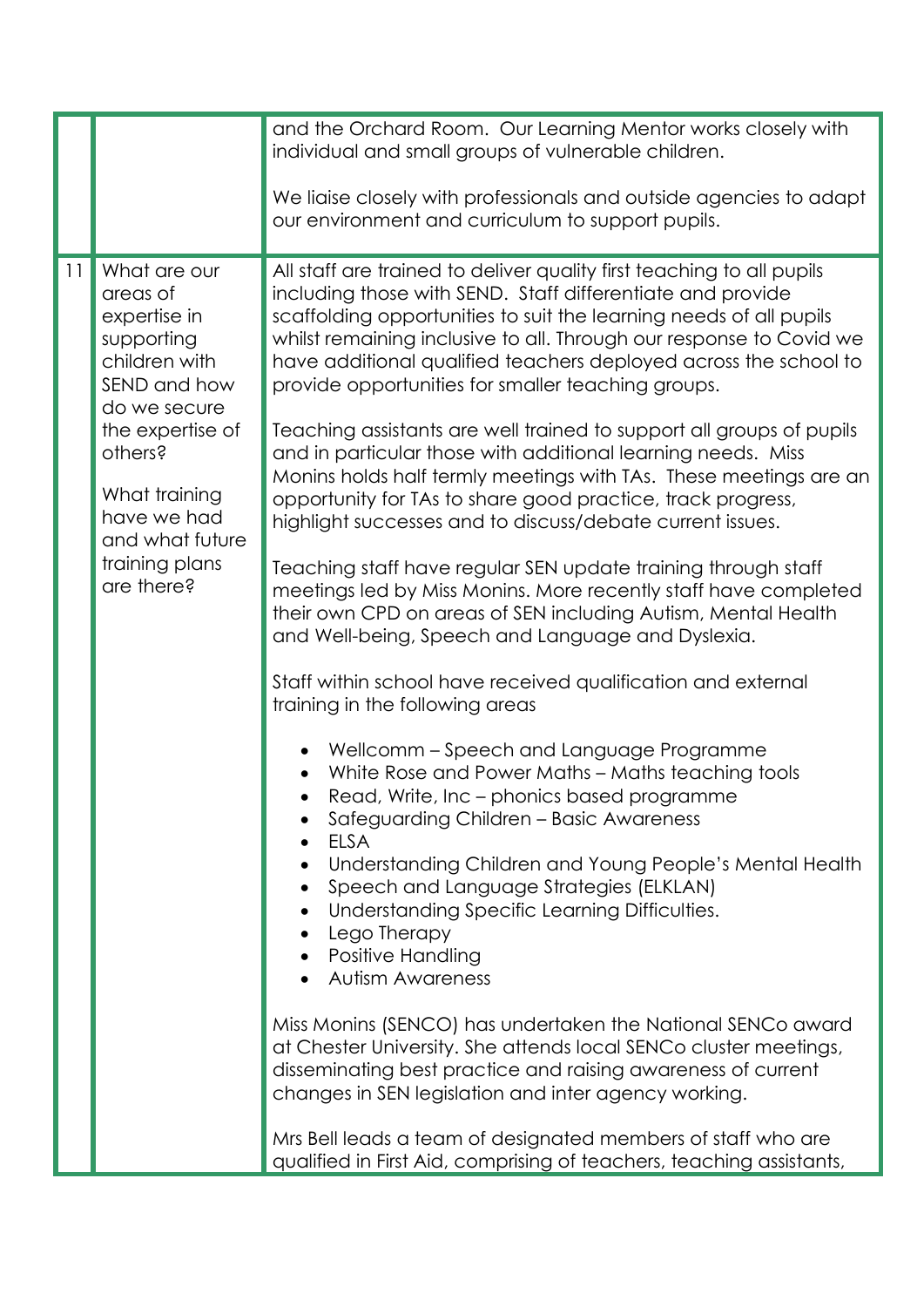|    |                                                                                                                                                                                        | administration staff and midday assistants. She ensures that<br>children who have specific medical needs have a health plan in<br>place, developed in collaboration with health professionals.<br>Miss Monins is available to offer screening tools and provide<br>strategies in supporting EAL children and those with additional<br>needs. We have an Irlen Syndrome Screener, who has tested<br>numerous children with visual perception difficulties, some now<br>use coloured overlays to assist them when reading, or, in extreme<br>cases may require glasses with specific Irlen lens. We can also<br>offer a dyslexia screener to identify dyslexic type difficulties as well                                                                                                                                                              |
|----|----------------------------------------------------------------------------------------------------------------------------------------------------------------------------------------|-----------------------------------------------------------------------------------------------------------------------------------------------------------------------------------------------------------------------------------------------------------------------------------------------------------------------------------------------------------------------------------------------------------------------------------------------------------------------------------------------------------------------------------------------------------------------------------------------------------------------------------------------------------------------------------------------------------------------------------------------------------------------------------------------------------------------------------------------------|
|    |                                                                                                                                                                                        | as one for dyscalculia. Some staff are trained in positive handling.<br>Staff are encouraged to visit special schools to further develop<br>awareness of best practice and specialist resources. This has<br>included visits to Hinderton, Archers Brook, Rosebank, Dee Banks<br>and Dorin Park Special Schools.                                                                                                                                                                                                                                                                                                                                                                                                                                                                                                                                    |
| 12 | How are children<br>and young<br>people with<br>SEND able to<br>engage in<br>activities<br>available with<br>children and<br>young people in<br>the school who<br>do not have<br>SEND? | We ensure that all children have equal opportunities. Our children<br>are encouraged to join the range of extra curricular activities, be<br>active citizens in and out of school and take part in all school<br>activities, including residential experiences, creative and sporting<br>activities and educational visits.<br>The school is a single storey building and has an Access Plan to<br>ensure that it is wheelchair accessible. The school has a Disabled<br>toilet, located in the foyer.<br>Specialist equipment is purchased by school or accessed through<br>specialist services. This equipment ensures children have every<br>opportunity to access a full and broad curriculum.                                                                                                                                                  |
| 13 | How do we<br>support the<br>emotional and<br>social<br>development of<br>our pupils with<br>SEND?                                                                                      | The wellbeing of all pupils is paramount and we offer outstanding<br>care, guidance and support across the school. Pupils may also<br>access nurture groups, led by our Learning Mentors (Mrs J Parker<br>and Mrs K Altass), that help address self esteem or social skills. We<br>also have ELSA staff to work through a programme of emotional<br>and well-being support (Mrs D Edwards and Mrs K Altass), this is<br>supported through the educational psychologist team.<br>Bespoke activities are designed to suit the needs of the children.<br>Children are encouraged to share their aspirations and we<br>support them with the necessary skills to help them develop<br>socially and emotionally.<br>Where possible we signpost families to additional support outside<br>of school. Our Learning Mentors are used to support children in |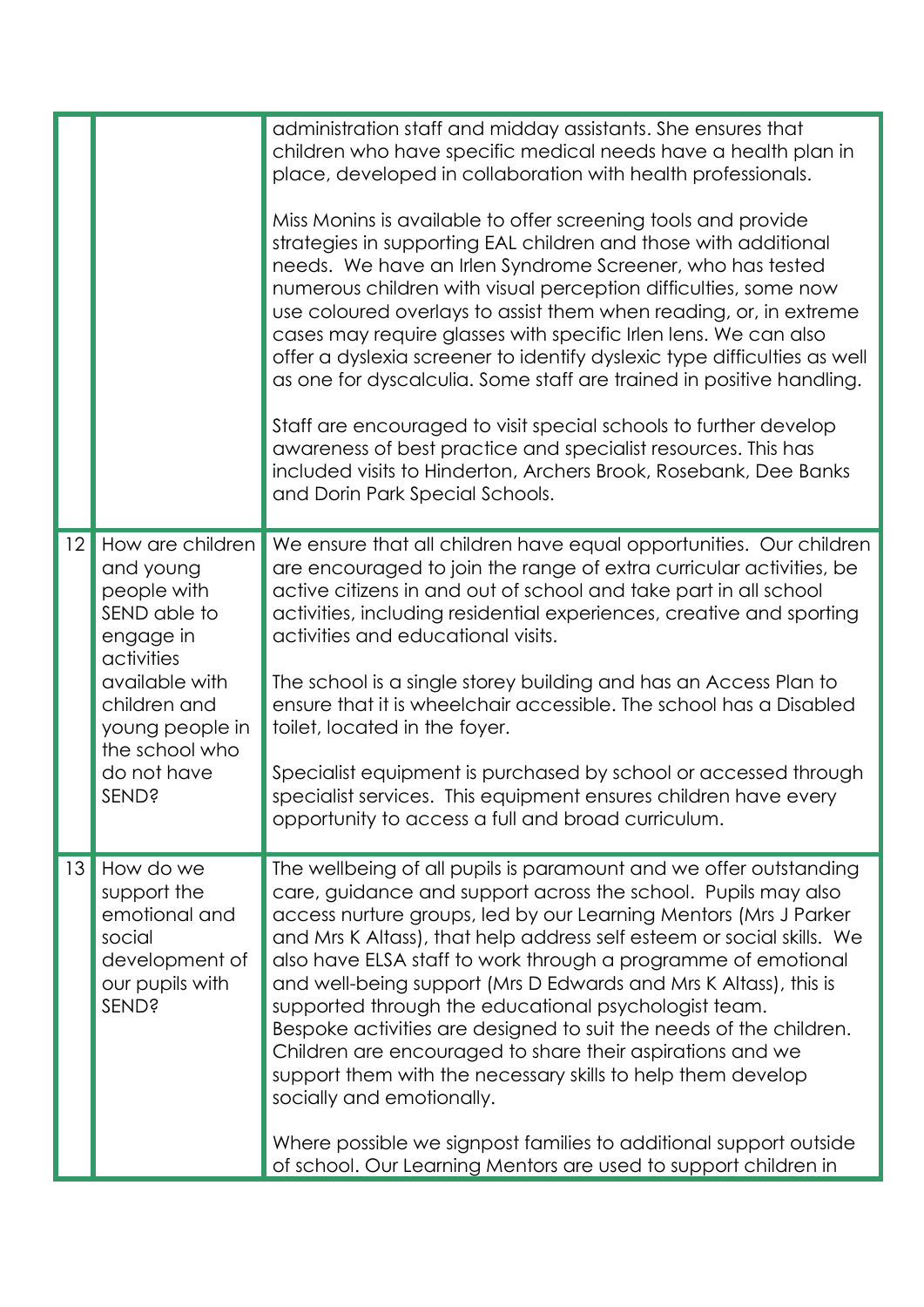|    |                                                                                                                                                                                                                                                                                   | developing social skills and for talk time.                                                                                                                                                                                                                                                                                                                                                                                                                                                                                                                                                                                                                                                                                                                                                            |
|----|-----------------------------------------------------------------------------------------------------------------------------------------------------------------------------------------------------------------------------------------------------------------------------------|--------------------------------------------------------------------------------------------------------------------------------------------------------------------------------------------------------------------------------------------------------------------------------------------------------------------------------------------------------------------------------------------------------------------------------------------------------------------------------------------------------------------------------------------------------------------------------------------------------------------------------------------------------------------------------------------------------------------------------------------------------------------------------------------------------|
|    |                                                                                                                                                                                                                                                                                   | In the last year Miss Monins has developed positive links to the<br>Mental Health Support team and meets with them half termly. Miss<br>Monins can support parents with self-referrals for children that<br>require further support in managing their mental health and well-<br>being.                                                                                                                                                                                                                                                                                                                                                                                                                                                                                                                |
|    |                                                                                                                                                                                                                                                                                   | We have a safeguarding team with key members of staff across<br>the school. Our Designated Safeguarding Lead is Mrs R Jewiit,<br>Headteacher. We hold regular Safeguarding team meetings to<br>ensure that children are well supported in their wellbeing. We<br>have support strategies in place for all pupils regarding their<br>wellbeing and these strategies are altered accordingly to suit the<br>needs of our most vulnerable pupils.                                                                                                                                                                                                                                                                                                                                                         |
|    |                                                                                                                                                                                                                                                                                   | Whitby Heath does not allow any form of bullying and has<br>procedures in place to prevent this from occurring. (see Anti<br><b>Bullying policy)</b>                                                                                                                                                                                                                                                                                                                                                                                                                                                                                                                                                                                                                                                   |
| 14 | How does<br>Whitby Heath<br>involve other<br>bodies, including<br>health and<br>social care<br>bodies, local<br>authority support<br>services and<br>voluntary sector<br>organisations, in<br>meeting children<br>and young<br>people's SEND<br>and supporting<br>their families? | Whitby Heath works closely with a range of other professionals and<br>voluntary organisations to support pupils including:<br><b>School Health</b><br>Autism Team<br>Community Paediatrician<br>Speech and Language Therapy Services<br>Mental Health Support Team (MHST<br>Child and Adult Mental Health Service (CAMHS)<br>Early Years Specialist support team<br>Social Care<br><b>Family Support Worker</b><br><b>Team Around the Family Advisor</b><br><b>CHAPS</b><br>We also work closely with families to help signpost them to<br>additional services and support. We liaise with parents about<br>services offered by the Local Authority, including the Independent<br>Advisory Service - previously Parent Partnership.<br>The Cheshire Live Well (previously Local Offer) can be found on |
|    |                                                                                                                                                                                                                                                                                   | the following website:<br>https://livewell.cheshirewestandchester.gov.uk/                                                                                                                                                                                                                                                                                                                                                                                                                                                                                                                                                                                                                                                                                                                              |